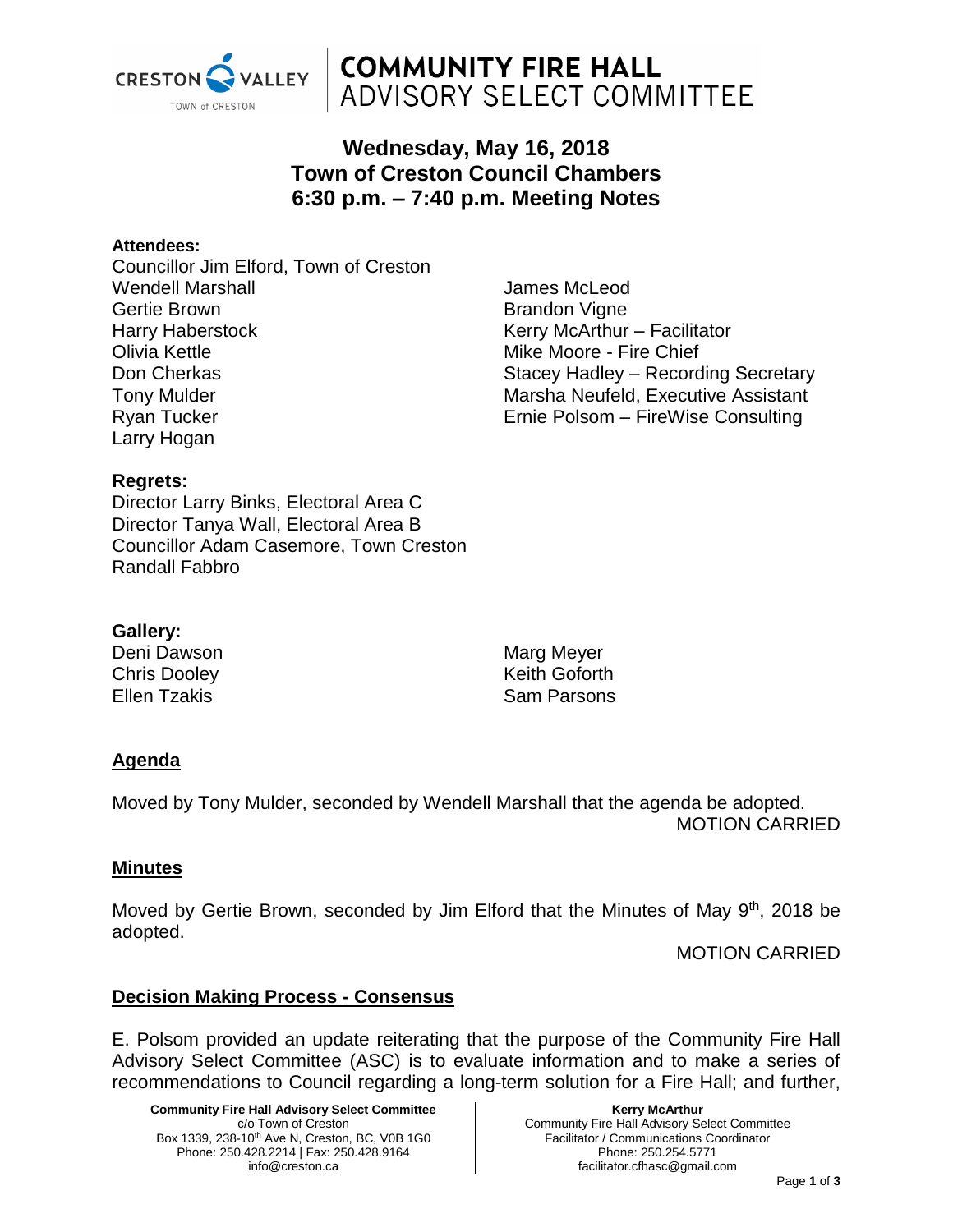

**COMMUNITY FIRE HALL<br>ADVISORY SELECT COMMITTEE** 

that a consensus model of decision making will be utilized by the Committee to establish general agreement or a majority vote not necessarily unanimity.

E. Polsom also advised that recommendations are to be established and forwarded to Council by the end of June 2018 to enable a referendum in October, 2018.

#### **Siting Discussion**

Discussion was held regarding siting options, the geotechnical reports specific to Site #1 and #2, geothermal construction, the availability of the Committee for an Affordable Fire Hall to present prior to the scheduled June  $6<sup>th</sup>$  date and it was suggested by a member of the Committee to table a site selection until the discussion of potential cost implications to the commercial tax base is addressed with respect to site selections.

Moved by Tony Mulder, seconded by Gertie Brown that the Community Fire Hall Advisory Select Committee recommended site #2, being the Cook Street site for a new Fire Hall to Council.

MOTION CARRIED (TWO OPPOSED)

#### **Affordability**

Discussion was held regarding the meaning of "Affordability" and potential financial impacts to low income families and senior citizens from a potential tax increase with respect to construction of a new Fire Hall.

Discussion was then held regarding the referendum process and it was noted that the Town of Creston's debt limit is established by the Ministry of Municipal Affairs and Housing and that Loan Authorization Bylaw No. 1861 for the previous borrowing referendum was within those limits.

A member of the Committee noted that senior citizens have the option to access the Seniors Tax Deferral Program to assist with annual tax payments.

Discussion was also held regarding available funding opportunities, the Federation of Canadian Municipalities (FCM) Green Energy Grant, and it was noted that energy efficient modelling (which is part of the previous Architects fees) is required to provide FCM with the information for granting; and further, that funding may only be applied for following a successful referendum and once detailed drawings have been established.

Discussion was also held regarding alternate options for Committee transparency and consensus was established regarding an appropriate level of transparency being achieved and relevant information being made available to the public based on the following:

**Community Fire Hall Advisory Select Committee** c/o Town of Creston Box 1339, 238-10<sup>th</sup> Ave N, Creston, BC, V0B 1G0 Phone: 250.428.2214 | Fax: 250.428.9164 info@creston.ca

**Kerry McArthur** Community Fire Hall Advisory Select Committee Facilitator / Communications Coordinator Phone: 250.254.5771 facilitator.cfhasc@gmail.com